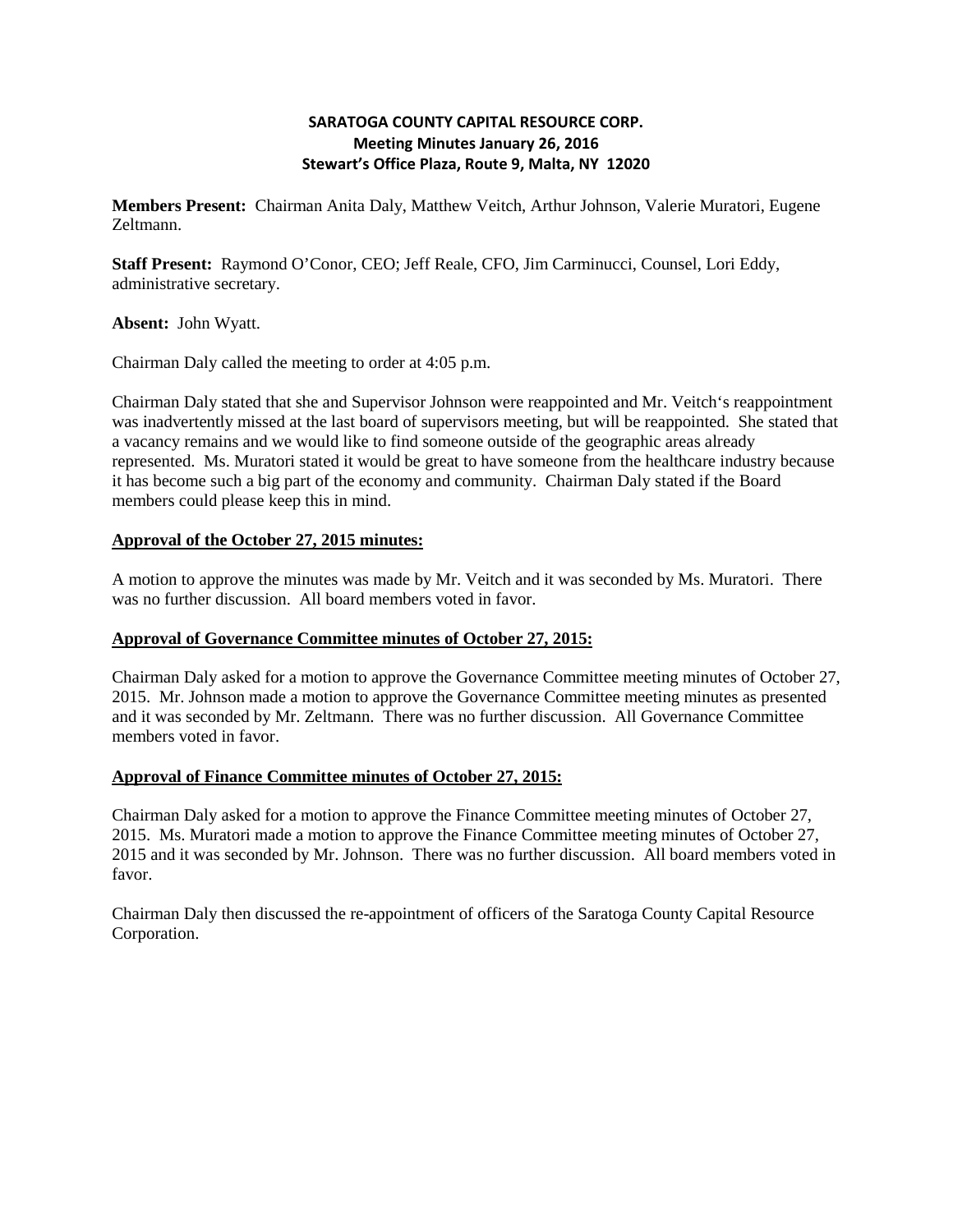The following resolution was offered by Mr. Zeltmann and seconded by Mr. Veitch:

### **Resolution No. 1-2016**

Resolved to appoint the officers of the Capital Resource Corporation as follows:

- a) Chairman Anita Daly
- b) Vice Chairman and Secretary Arthur Johnson
- c) Treasurer John Wyatt
- d) Chief Financial Officer Jeffrey Reale

 $Ayes - 4$ 

 $Noes - 0$ 

Adopted  $4-0$ 

Chairman Daly then discussed the re-appointment of the board members to the following Committee Assignments:

- a) Audit Committee: Johnson (Chairman), Zeltmann, Wyatt;
- b) Governance: Muratori (Chairman), Zeltmann, Johnson and Veitch;
- c) Investment: Wyatt (Chairman), Johnson, Zeltmann;
- d) Finance: All board members.

Chairman Daly discussed the confidential evaluation of Board performance required to be completed by each Board member. All of the board members present completed the form.

Chairman Daly discussed the policy re-approvals. There were no changes to the policies. Mr. O'Conor stated there is one addition to the list from last year, the Conflict of Interest Policy. Chairman Daly asked for a motion to re-approve these policies.

The following resolution was offered by Mr. Johnson and seconded by Mr. Zeltmann:

# **Resolution No. 2-2016**

Resolved to re-approve the following policies:

- a) By-laws
- b) Ethics Code
- c) Internal Controls/Financial Management Statement
- d) Investment Policy
- e) Mission Statement
- f) Procurement Policy
- g) Property Disposition Policy
- h) Whistle Blower Policy
- i) Conflict of Interest Policy

 $Ayes - 4$  $Noes - 0$ Adopted  $5-0$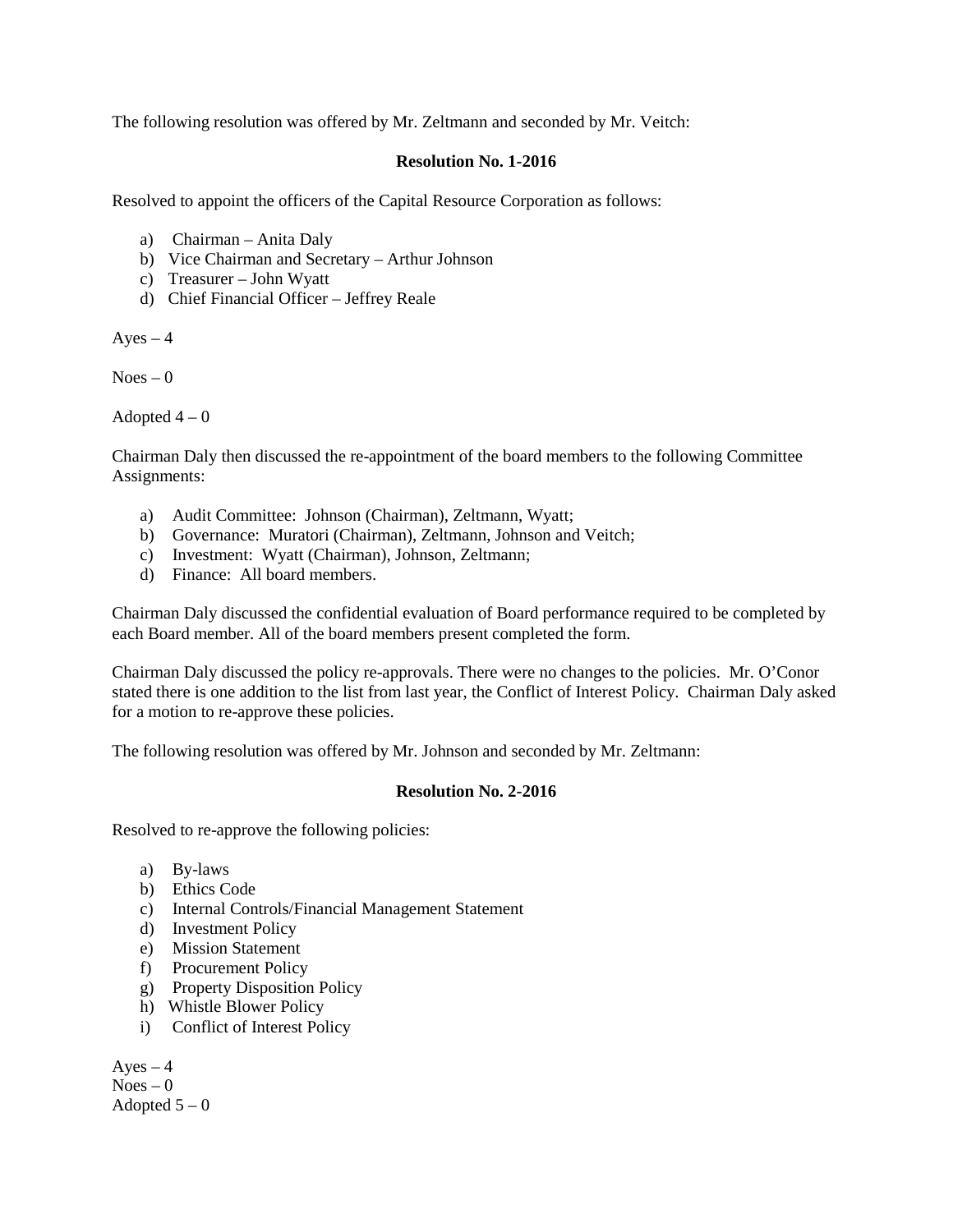Chairman Daly asked Mr. Reale to discuss the financial reports. Mr. Reale stated that the balance sheet as of December 31, 2015 showed as cash balance of \$286,727.49. For the year we had a net loss of \$40,209.32. Mr. Reale discussed the transaction sheet for all of the transactions for the year. Mr. Reale stated that there was a typo on the budget, the second column says actual as of 9/30/2015 and it should read 12/31/15. The income for the year was just the interest income of \$155.23 and we had total expenditures of \$40,264.55 which gives us our net loss of \$40,209.32.

Chairman Daly then asked for a motion to approve the financial report as presented. Ms. Muratori made a motion to approve the report and it was seconded by Mr. Veitch. Mr. Veitch questioned whether the amount that was given to the County Prosperity Partnership was last year or 2014. Mr. O'Conor stated the funds went to the County in 2014 for the County's discretion to use for economic development purposes. There was no further discussion. All board members voted in favor.

Chairman Daly asked for a motion to approve the invoice presented in the amount of \$100.00 for Lori Eddy for secretarial services. Mr. Veitch made a motion to approve the payment of the invoice, seconded by Mr. Johnson. There was no discussion. All board members voted in favor.

Chairman Daly then asked Mr. O'Conor to discuss the agenda item for insurance policy renewals. Mr. O'Conor stated that our insurance policies come up for renewal at the end of March. Because of our quarterly meeting schedule, we had a special meeting to approve it. Mr. O'Conor contacted Marshall and Sterling and there was another agency, McPhillips Agency, which asked if they could provide a quote. McPhillips Agency is a subsidiary of Glens Falls National Bank which is a subsidiary of Arrow Financial Corporation and Mr. O'Conor is the Chairman of the Board of Saratoga National Bank, which is also a subsidiary of Arrow Financial Corporation. Mr. O'Conor stated that he does not vote on this matter, he told the gentleman from the McPhillips Agency that he could provide a quote. The quote from Marshall and Sterling, were lower in aggregate. Our policies would cost us a total \$2,379.03. The quote we got from McPhillips was \$2,677.33. Mr. Veitch questioned the amount paid last year for insurance of \$2,913.01. Mr. O'Conor stated that included an additional policy which was added at the end of the year to cover the use of the Prosperity Partnership meeting facility. Mr. Zeltmann questioned whether the coverages matched. Mr. O'Conor stated he provided a copy of the current policies to ensure that both agencies were quoting for the same coverage. Chairman Daly asked for a motion to approve the renewal of the Marshall and Sterling insurance policies for the coming year. Mr. Zeltmann made a motion to approve the renewal of the insurance policies with Marshall and Sterling in the amount of \$2,379.03, seconded by Ms. Muratori. There was no further discussion. All board members voted in favor.

Chairman Daly asked for a discussion on other business. Mr. O'Conor stated that he and Mr. Carminucci have had a couple of conversations with two potential borrowing entities. The Adirondack Trust Company contacted Mr. Carminucci about possibly refinancing existing debt of the Wesley Community. The Wesley Community is also making capital improvements on their present campus and a possible new facility in Malta. We had conversations with the attorney representing the owners of the Raymond Watkins apartments. It is Section 8 housing for low to moderate income senior citizens in Saratoga Springs. The property is owned by a partnership, and the general partner wants to make improvements to the property. Mr. Carminucci and Mr. O'Conor will follow up with the prospective applicant. Ms. Muratori mentioned the YMCA's recent capital campaign announcement. Mr. O'Conor also stated that he spoke with Paul Loomis, a former Capital Resource Corporation board member recently about the aquatic center that is proposed in Malta. It still has a way to go. Chairman Daly stated that Mr. Vanags will more than likely chat with you about a new project. Mr. O'Conor asked if this was the building proposed in the Luther Forest Technology Campus. Chairman Daly stated this is a proposed manufacturing technology education center, designed to help provide training and workforce development. There are potential partners; RPI, SUNY and others health care industry. Mr. Vanags will